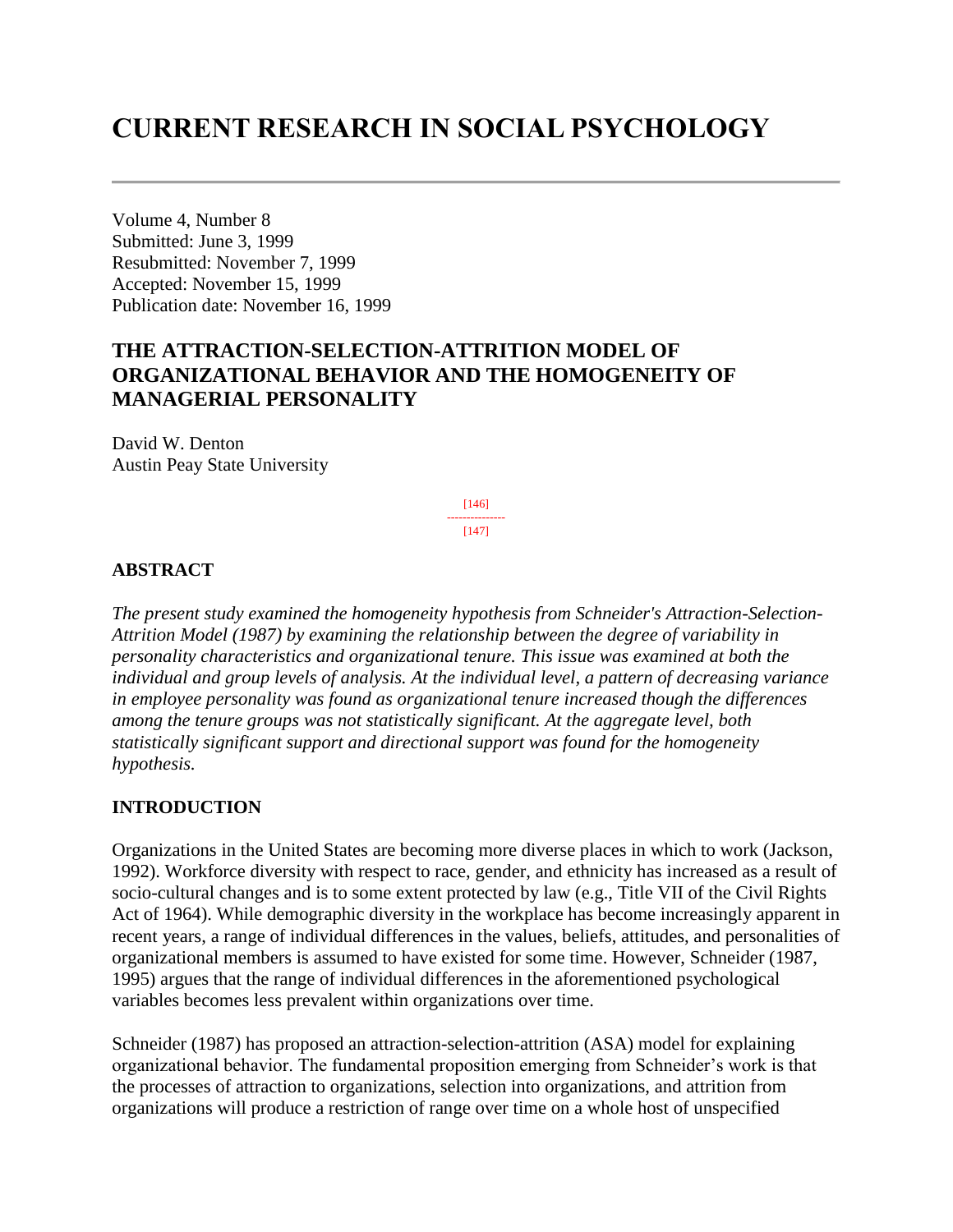individual differences variables (Schneider, 1987). Consequently, the people who remain in an organization will come to find themselves working with colleagues much like themselves because the "fit" is better. This has been referred to as the homogeneity hypothesis (Schneider, 1987). In general, Schneider suggests that the interactions among people with similar attitudes, values, and



personalities defines the nature of the organization in terms of its culture, climate, structure, and work processes (Schneider et al, 1995). This is distinct from earlier perspectives that suggest that places are "made" by organizational technology, the external environment, or organizational structure. The purpose of the present study is to investigate the extent to which the homogeneity hypothesis is operating among store managers of a book retailer.

Existing research relevant to the "homogeneity hypothesis" has been relatively limited (Schneider et al, 1995). An early study by Bretz, Ash, and Dreher (1989) attempted to examine the ASA model at the attraction stage. They conducted a laboratory study in which they presented subjects with descriptions of two organizations--one that emphasized rewards based on individual contributions and the other that rewarded contributions to the collective well-being of the organization. It was hypothesized that individuals selecting the organization that offered individually-based rewards would be higher in need for achievement and lower in need for affiliation than those selecting the organization that offered organizationally-oriented rewards. Support for the finding regarding need for achievement was marginally significant (Bretz et al, 1989).

Bretz et al. (1989) also compared the degree of variation on need for achievement and need for affiliation between those who choose the organization with the individually-oriented reward system and those who choose the organization with the collectively-oriented reward system. No differences in the degree of within-group variation were found. While it seems reasonable to expect mean differences in organizational levels on certain personality factors, there seems little reason to expect differences in variability across organizations on those same factors. While the ASA model does suggest that organizations will become different kinds of places over time as a result of the people in them (Schneider, 1987), the increasing homogeneity of a workforce is a within-organization phenomenon.



Research by Jordan, Herriot, and Chalmers (1991) also examined the homogeneity hypothesis. They tested for differences in personality across organizations as well as the interaction between organization and seniority hypothesizing that the more senior individuals in an organization should be closer to their organization's personality profile. While mean differences across organizations were found, they did not find support for the interaction of seniority and organization. It appears as though Jordan et al (1991) operationally defined seniority as level within the organization. Despite the organizations's policy of internal promotion, seniority and level within the organization are not necessarily synonymous constructs.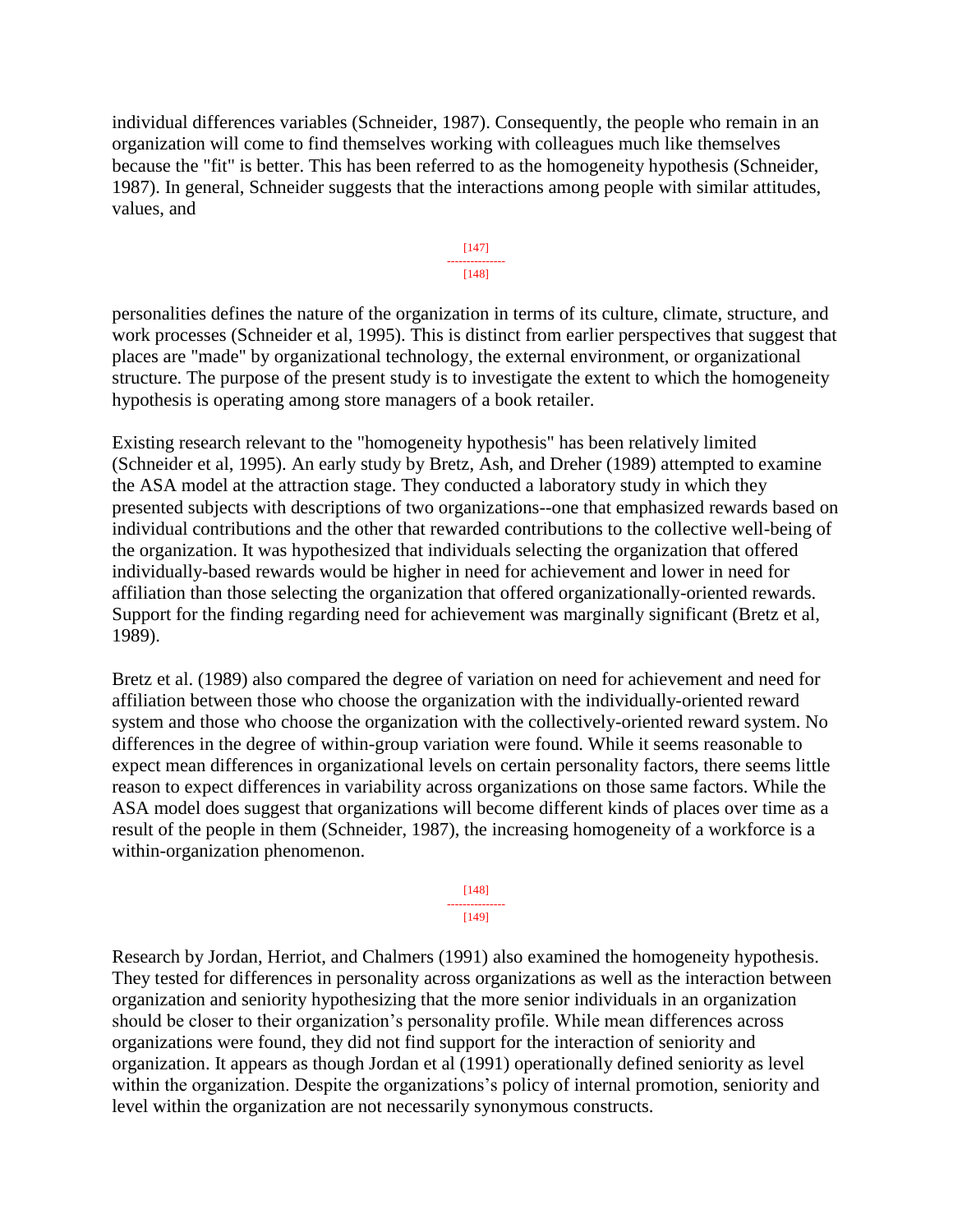Additional research by Schneider and colleagues (Schneider, Smith, Taylor, & Fleenor, 1998) provides convincing support for the notion that organizations do tend to differ with respect to the personality characteristics of their members. This research was based on data from the Myers-Briggs Type Indicator (Myers & McCaulley, 1985) for over 12,000 managers across 142 organizations. A particularly strong feature of this research was the ability control for industry effects in testing the homogeneity hypothesis.

Other research has approached the test of the homogeneity hypothesis from the currently popular person-organization fit perspective. Day and Bedeian (1995) used the five-factor model of personality as the basis for testing a structural model of the effects of personality similarity on job satisfaction, job performance, and organization tenure. Conscientiousness similarity was the only factor hypothesized to be directly related to organization tenure. Curiously, this relationship was significant and negative suggesting that the lack of similarity (i.e., being either substantially higher or lower than co-workers) on conscientiousness was associated with organization tenure (Day & Bedeian, 1995).

Ostroff and Rothausen (1997) specifically addressed the relationship between tenure and fit. They argued that the fit between person and environment should be progressively better as organization tenure increases. Because the ASA framework suggests an aggregate level of data analysis, they further hypothesized that the relationship between fit and tenure would be stronger at the aggregate level than at the individual level. Fit was defined at both the individual and aggregate level as a series of correlations between multidimensional measures of climate and personal orientation. They found that for six of the nine correlational measures of fit, the expected pattern of increasing congruence as tenure increased was supported.

> [149] --------------- [150]

A more direct approach to examining the homogeneity hypothesis would be to directly compare the variability of individuals on different characteristics as a function of their tenure with an organization. It is clear from Schneider's work (1987, 1995) that individuals are expected to leave those organizations where the fit is poor. One might argue that it is the process of attrition that seems largely responsible for increasing workplace homogeneity. However, previous experimental research has tended to focus on the attraction stage of the ASA process. Bretz et al (1989) suggests the possibility of a cross-sectional analysis in which differences in means and variances on individual characteristics are compared for different levels of tenure. Ostroff and Rothausen (1995) created cross-sectional tenure groups but did not directly test for differences in the variability of the individual "personal orientations" measured as a function of tenure group membership. Instead, they examined a correlational measure of fit and its relationship to tenure. However, there is controversy in the literature about the most appropriate way to measure fit (e.g., Edwards, 1993).

In light of this review of the literature, it was hypothesized that there would be a significant relationship between the homogeneity of personality and organizational tenure. Specifically, there would be declining levels of personality variability as organizational tenure increased. This hypothesis was examined at the individual and group levels of analysis using a sample of retail store managers. Retail store managers are geographically separated from each other and have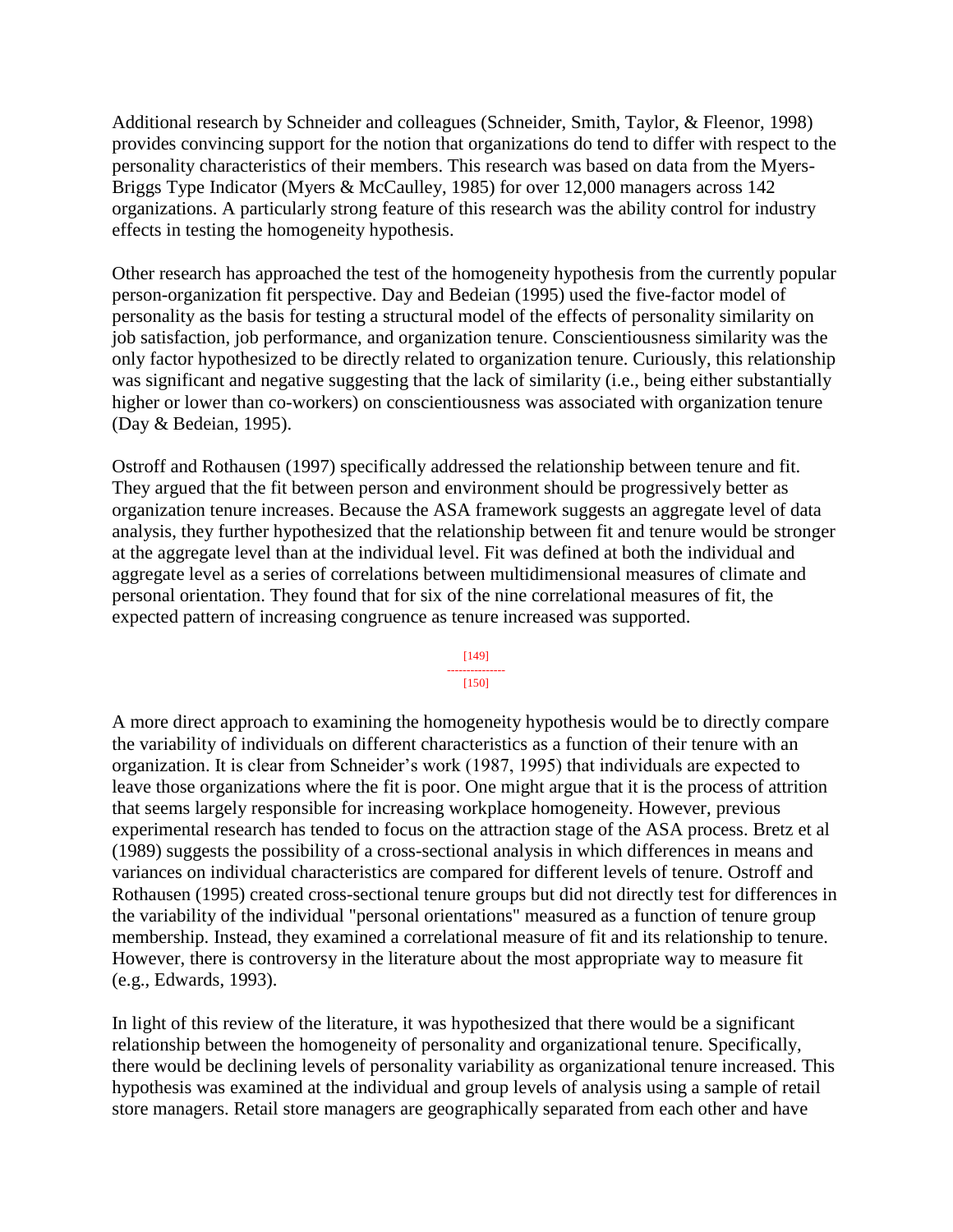less frequent contact with organizational representatives (i.e., district managers). To the extent that workforce homogenization would be more likely to occur in a workforce that has direct and frequent contact with each other, the use of a retail sample would be appear to offer a strong test of the homogeneity hypothesis.

# **METHOD**

## **Participants and Procedure**

The participants for this study included 87 female retail store managers who attended a two-day management seminar sponsored by their employer. Tenure with the organization ranged from less than 2 months to 19 years ( $M = 5.00$ ,  $SD = 4.35$ ).

> [150] --------------- [151]

Each manager completed a self-report personality inventory as part of a three-hour session on interpersonal skills awareness. While attendance at the management seminar was required, completion of the personality inventory was entirely voluntary. Approximately 15 managers did not complete the personality inventory.

#### **Measures**

*Personality.* The measure of personality used in this study was the *Myers-Briggs Type Indicator* (MBTI) Form G (Myers & McCaulley, 1985). The MBTI is a personality instrument developed to measure the components of the theory of psychological types as first proposed by Jung (1921/1971). This measure of personality is widely used in organizational settings (Moore, 1987).

Psychological type theory suggests that behavior is governed by individual preferences for the use of perception and judgment (Myers & McCaulley, 1985). Specifically, the MBTI contains four separate bi-polar indices that reflect individual preferences for exercising perception and judgment. The sensing-intuition (SN) index reflects two means of perceiving the environment- through the five senses or through intuition. The thinking-feeling (TF) index reflects the means by which one judges what has been perceived--through logic or through a focus on personal or social values. The extraversion-introversion (EI) index is an "attitude" that reflects one's orientation of energy--either inward or outward. And the judging- perceiving (JP) index is intended to assess one's preference for using either judgment processes (thinking or feeling) or perceptive processes (sensing or intuition) in dealing with the outer world (Myers & McCaulley, 1985).

These four sets of preferences combine to yield 16 distinct personality types. In addition, it is possible to generate continuous scores for each dichotomy. The reliability of both type categories and continuous scores is acceptable (Myers & McCaulley, 1985). However, a recent review of the literature regarding management applications of the MBTI notes that the reliability of continuous scores is greater than that for type categories (Gardner & Martinko, 1996). The present research makes use of continuous scores.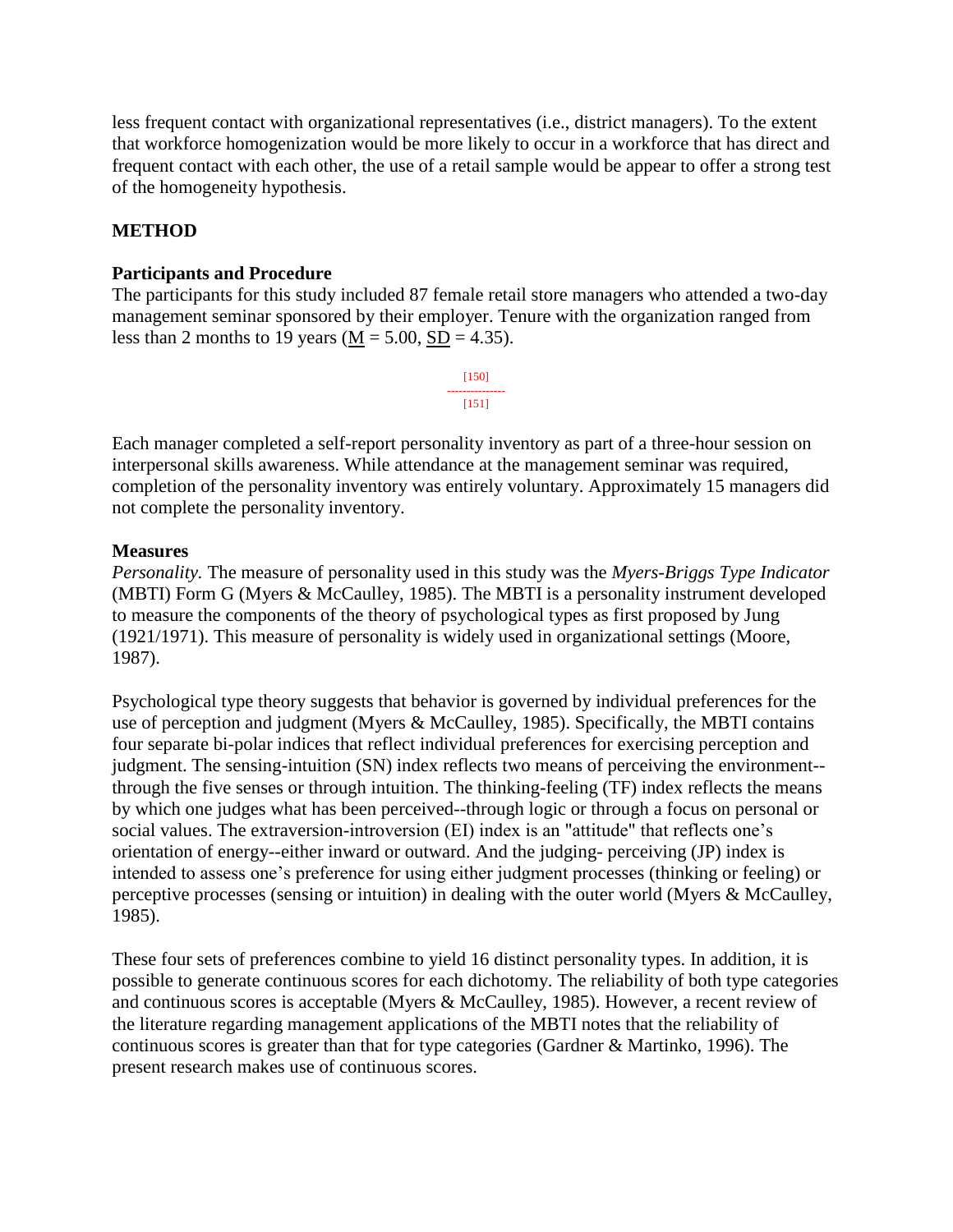[152]

The decision to use the MBTI for this research was made at the behest of the sponsoring organization. As discussed above, participants in this study were attending a two-day management seminar. During this seminar, participants were asked to complete the MBTI as part of an interpersonal skills/team-building session. While the MBTI has been criticized as an instrument not fit for serious research, recent work by Gardner and Martinko (1996) strongly encourages additional research with this measure. Furthermore, McCrae and Costa (1989) note that a least four of the five dimensions from the Five-Factor model have been extracted. While the use of another instrument may have been more appropriate (e.g., NEO-PI), recent research by Benjamin Schneider himself uses the MBTI in research addressing the homogeneity hypothesis (Schneider et al, 1998).

*Tenure.* Tenure was determined to be the difference in months between the date a subject participated in the interpersonal skills workshop and her date of hire.

# **Data Analysis**

The homogeneity hypothesis was first examined by testing for differences in variances for personality across tenure groups (Bretz, Ash, & Dreher, 1989). To perform these tests, subjects were divided into three tenure categories (Ostroff & Rothausen, 1997)--low tenure  $(< 1.5$  year), medium tenure (1.5 - 5 years), and high tenure ( $>$  5 years). These tenure categories represent what is considered to be low, medium, and high tenure in this retail firm. Approximately onequarter of the sample was in the high and low tenure groups respectively, with the remaining 50% of the sample constituting the medium tenure group.

Differences in tenure-group variances for personality were tested using Levene's test for homogeneity of variance (as cited in Wilkinson, Blank, and Gruber 1996). Levene's test involved computing four one-way ANOVA's using as the dependent variable in each analysis the absolute value of the residuals from ANOVA's that would be computed to test for mean differences between tenure groups (Wilkinson et al, 1996).

> [152] --------------- [153]

The relationship between tenure and homogeneity of personality can also be examined at the aggregate level using a correlational strategy. Each of the 87 stores whose managers provided data for this study are assigned to one of 18 districts within the retail chain. Correlational analyses were performed to examine the relationship between the mean tenure level withindistricts and the within-district variance on each of the indices of the MBTI. A negative relationship was anticipated in line with Schneider's ASA model, i.e., increasing levels of mean within-district tenure should be associated with decreasing levels of within-district variance for the personality measures.

# **RESULTS**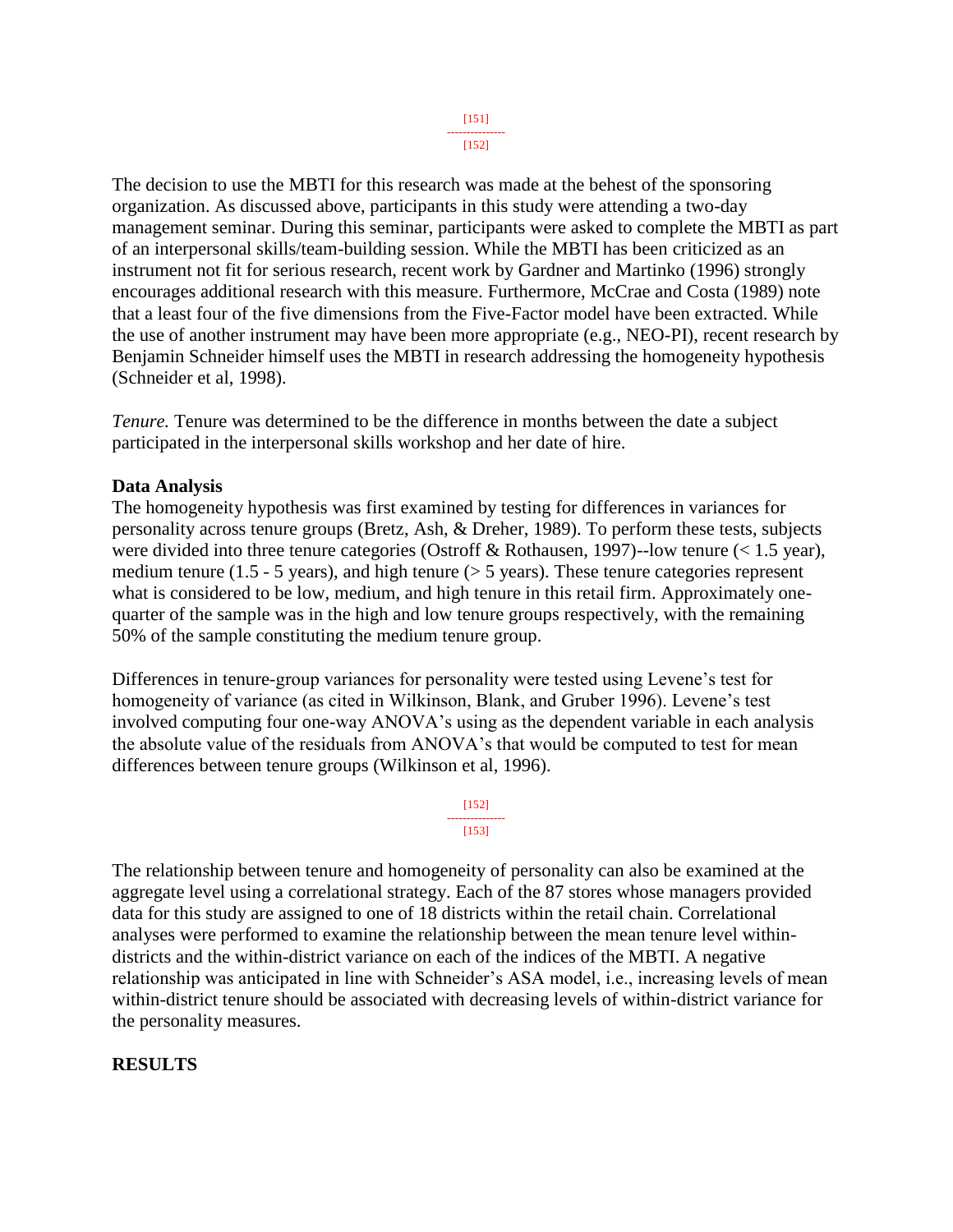The means, standard deviations, and variable intercorrelations are reported in Table 1. Only two of the correlations reached statistical significance. The significant correlation between tenure and the continuous score SN is interpreted to mean that increasing levels of tenure are associated with a preference for sensing while decreasing levels of tenure are increasingly associated with a preference for intuition.

| <b>Variable</b>                            | N               | <b>Mean</b> | <b>SD</b> | 1       | $\mathbf{2}$ | 3    | $\overline{\mathbf{4}}$ | 5    |
|--------------------------------------------|-----------------|-------------|-----------|---------|--------------|------|-------------------------|------|
| 1.<br><b>Extraversion-</b><br>Introversion | 87              | 99.41       | 24.20     | 1.00    |              |      |                         |      |
| $ 2.$ Sensing-<br>Intuiting                | 87              | 93.60       | 24.35     | $-0.14$ | 1.00         |      |                         |      |
| $3.$ Thinking-<br>Feeling                  | 87              | 95.94       | 21.85     | 0.13    | $-0.17$      | 1.00 |                         |      |
| 4. Judging-<br><b>Perceiving</b>           | 87              | 89.14       | 25.02     | $-0.01$ | $0.42**$     | 0.08 | 1.00                    |      |
| $5.$ Tenure <sup>a</sup>                   | 82 <sup>b</sup> | 60.07       | 52.70     | 0.13    | $-0.25*$     | 0.04 | $-0.03$                 | 1.00 |

**Table 1. Descriptive Statistics and Variable Intercorrelations**

**Note.** Positive correlations are associated with the I, N, F, and P, and negative correlations are associated with E, S, T, and J.

<sup>a</sup>Tenure is recorded in months on the job. <sup>b</sup>Specific tenure data was not available for five subjects who completed the MBTI. However, in each case, their tenure is known to be less than one year. Data for these five subjects is included in subsequent ANOVA's but not in correlational analyses.

 $p < .05.$  \*\*p  $< .01.$ 

#### [153] --------------- [154]

The results of the Levene's tests for homogeneity of variance are contained in Table 2. A pattern of differences in variances across tenure groups consistent with the homogeneity hypothesis was observed for the continuous MBTI indices SN, TF, and JP, however, none of the within-scale differences were significant. Curiously, a pattern of variances opposite to that expected (i.e., increasing variances as tenure increased) was observed for the EI scale though none of the within-scale differences were significant.

#### **Table 2. Levene's Tests for Homogeneity of Variance**

|                                                         | <b>Low Tenure</b>      | <b>Medium Tenure</b>  | <b>High Tenure</b> |  |
|---------------------------------------------------------|------------------------|-----------------------|--------------------|--|
| IN                                                      | 19                     | 42                    | 26                 |  |
| <b>Extraversion-</b><br>Introversion<br><b>Variance</b> | 498.877<br>$F = 2.308$ | 515.003<br>$p = .137$ | 808.098            |  |
| <b>Sensing-Intuition</b><br><b>Variance</b>             | 710.035<br>$F = .680$  | 564.787<br>$p = .509$ | 533.120            |  |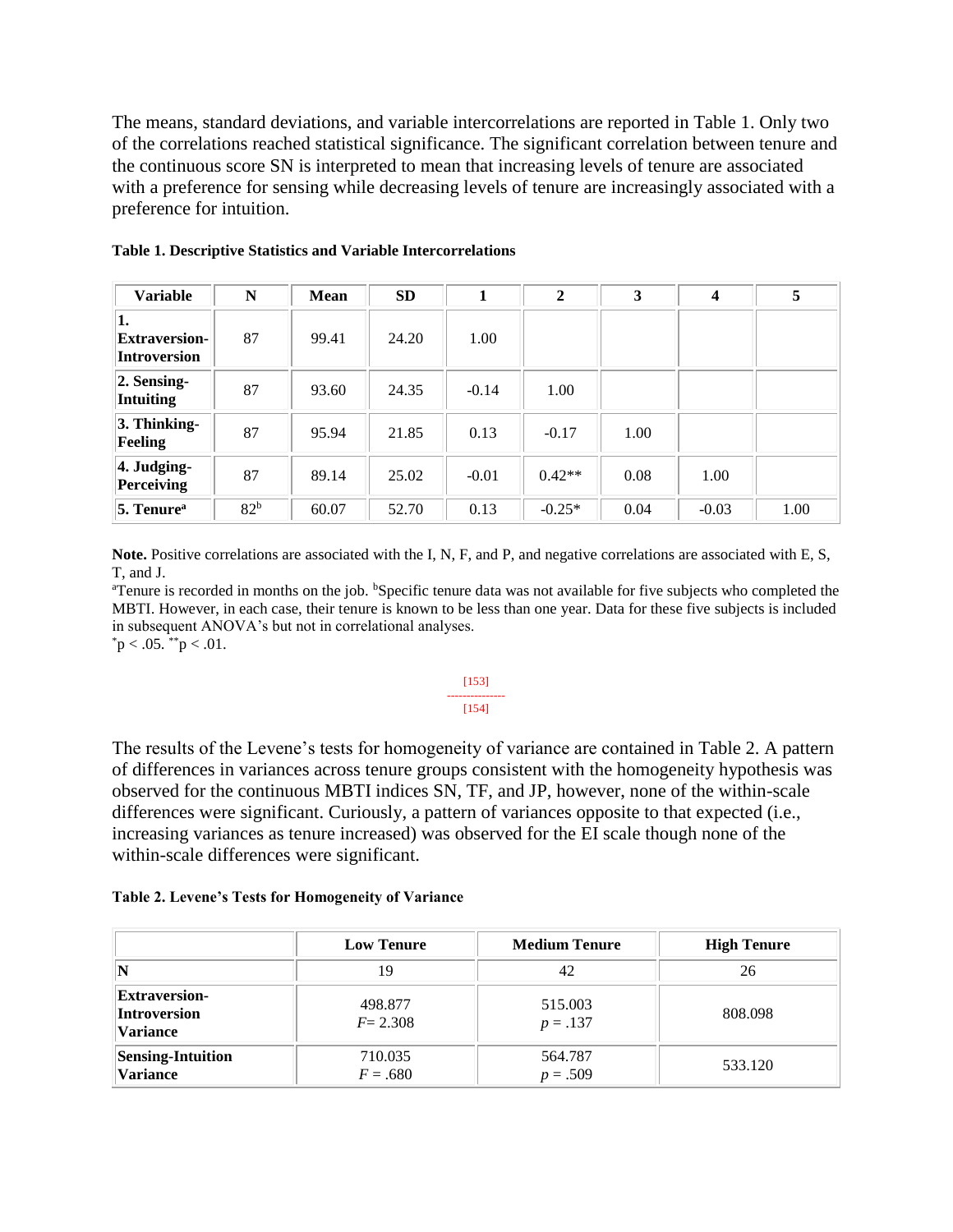| <b>Thinking-Feeling</b> | 583.930    | 505.886    | 385.434 |
|-------------------------|------------|------------|---------|
| <b>Variance</b>         | $F = .132$ | $p = .877$ |         |
| Judging-Perceiving      | 883.509    | 651.374    | 431.902 |
| <b>Variance</b>         | $F = .967$ | $p = .385$ |         |

Table 3 presents the results of the correlational analyses performed to examine the relationship between the mean tenure level within districts and the variance on each of the continuous score indices of the MBTI. As hypothesized, variability for the continuous score JP was significantly and negatively correlated with mean tenure level within district. More specifically, as mean level of tenure within districts increased, individuals within the district were seen to be more homogenous with respect to the continuous score JP relative to the members of other districts. Though not significant, the relationships between within-group variability for the continuous scores SN and TF were negatively related to mean tenure level within districts as hypothesized. Opposite to what was hypothesized however, there was a significant and positive relationship between variability on the EI continuous score and mean tenure level within districts.

> [154] --------------- [155]

#### **Table 3. Intercorrelations among within-district variances for personality variables and mean levels of tenure**

| <b>Variable</b>                         |         | $\boldsymbol{2}$ | 3       | 4                    | 5    |
|-----------------------------------------|---------|------------------|---------|----------------------|------|
| 1. Extraversion-<br><b>Introversion</b> | 1.00    |                  |         |                      |      |
| $2.$ Sensing-<br>Intuiting              | $-0.32$ | 1.00             |         |                      |      |
| $3.$ Thinking-<br>Feeling               | $-0.08$ | $-0.41$          | 1.00    |                      |      |
| $ 4. \text{ Judging}$ -<br>Perceiving   | $-0.41$ | 0.03             | $-0.03$ | 1.00                 |      |
| 5. Tenure                               | $0.63*$ | $-0.25$          | $-0.23$ | $-0.61$ <sup>*</sup> | 1.00 |

**Note.** Sample size for this analysis is 15 districts consisting of a total of 74 individual managers. The number of managers whose data was used for this analysis is smaller than the sample sizes reported in table 1. This reflects the fact that specific tenure data was not available for five managers. Additionally, the data from eight managers was eliminated from the analysis because their district affiliation was not known or because they were the only manager known to be associated with a district, thus resulting in no within-district variance for those districts. Values in the table refer to correlations between tenure and the variance of each of the variables listed.

Positive correlations are associated with the I, N, F, and P, and negative correlations are associated with E, S, T, and J.

 $^{*}p < .05$ 

## **DISCUSSION**

This research sought to examine the homogeneity hypothesis as one element of Schneider's ASA model by addressing the extent to which a relationship exists between the degree of variability in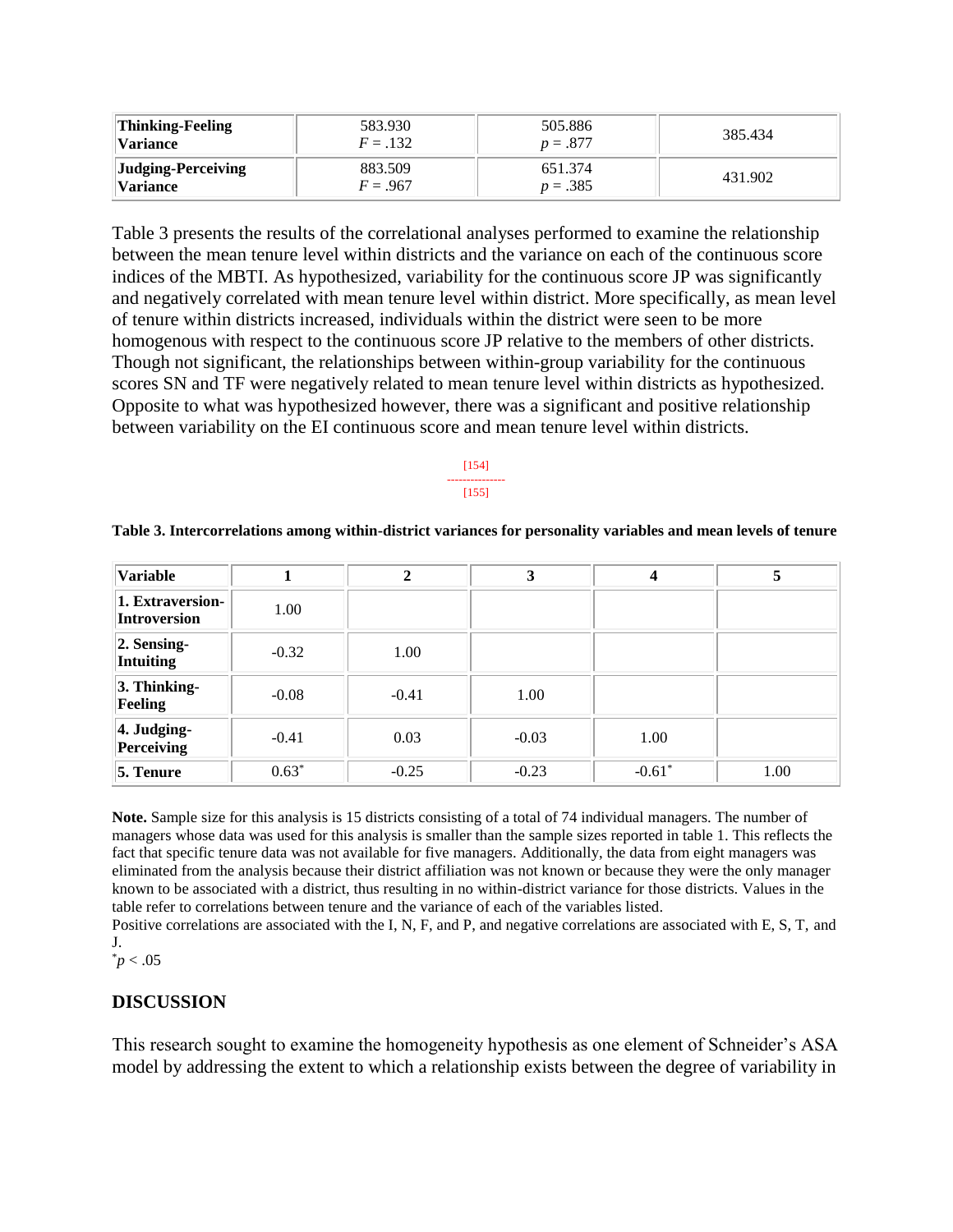personality characteristics and organizational tenure. This phenomenon was examined at both the individual and group levels of analysis.

```
[155]---------------
[156]
```
At the individual level of analysis, a pattern of results consistent with the homogeneity hypothesis was observed, though the differences within-scales were not statistically significant. At the group level of analysis, support was found for the hypothesis that there is an inverse relationship between within-group variability of personality and mean levels of tenure within groups for the continuous score JP. Correlations between mean tenure within-groups and withingroup variability for the continuous scores SN and TF were in the predicted direction (i.e., negative) but did not reach statistical significance.

Contrary to expectations, the correlation between mean tenure within-groups and the withingroup variability on the continuous EI index was positive and significant. This suggests that as tenure increases within-districts so does variability on the EI index. One might infer from Schneider's work that the decision to remain with an organization is about both "fitting in" and performing well. It may be that certain personality variables are unrelated to performance and are thus less subject to the operation of the homogeneity hypothesis. Success as a bookstore manager is based on achieving results, and results can seemingly be achieved in ways unrelated to this particular personality characteristic, thus resulting in increased variability on the EI index over time. Existing research does not address this interpretation however. Future research should examine the extent to which there are certain personality characteristics that are less susceptible to the operation of the homogeneity hypothesis. The remainder of this discussion addresses the implications of this research and the limitations of this study.

The ability of retail organizations to cope with the changing nature of retailing is likely to be significantly impacted by the increasing homogenization of internal work forces. The industry is experiencing tremendous change with the advent of internet retailing. If organizations are to adapt to this change, it is important to promote a diversity of thinking. It is interesting to note that many start-up firms geared specifically to selling on the internet have garnered a larger market share in that arena for their particular product than those traditional firms who dominate the over-the-counter market. ASA theory suggests that a possible reason for such developments is the inability of traditional firms to adapt to market conditions.

> [156] --------------- [157]

While there are undoubtedly some negative implications to increasing workforce homogeneity, these may be confined to higher level positions in the organization where the need for "thinking outside the box" is more critical to organizational survival. However, at lower levels, an increasing level of homogeneity on certain service-oriented personality variables (e.g., agreeableness, conscientiousness) may translate into consistent levels of service quality among front-line employees. Regardless, the specific influence of employee homogeneity on organizational performance must take into consideration the mean level around which employee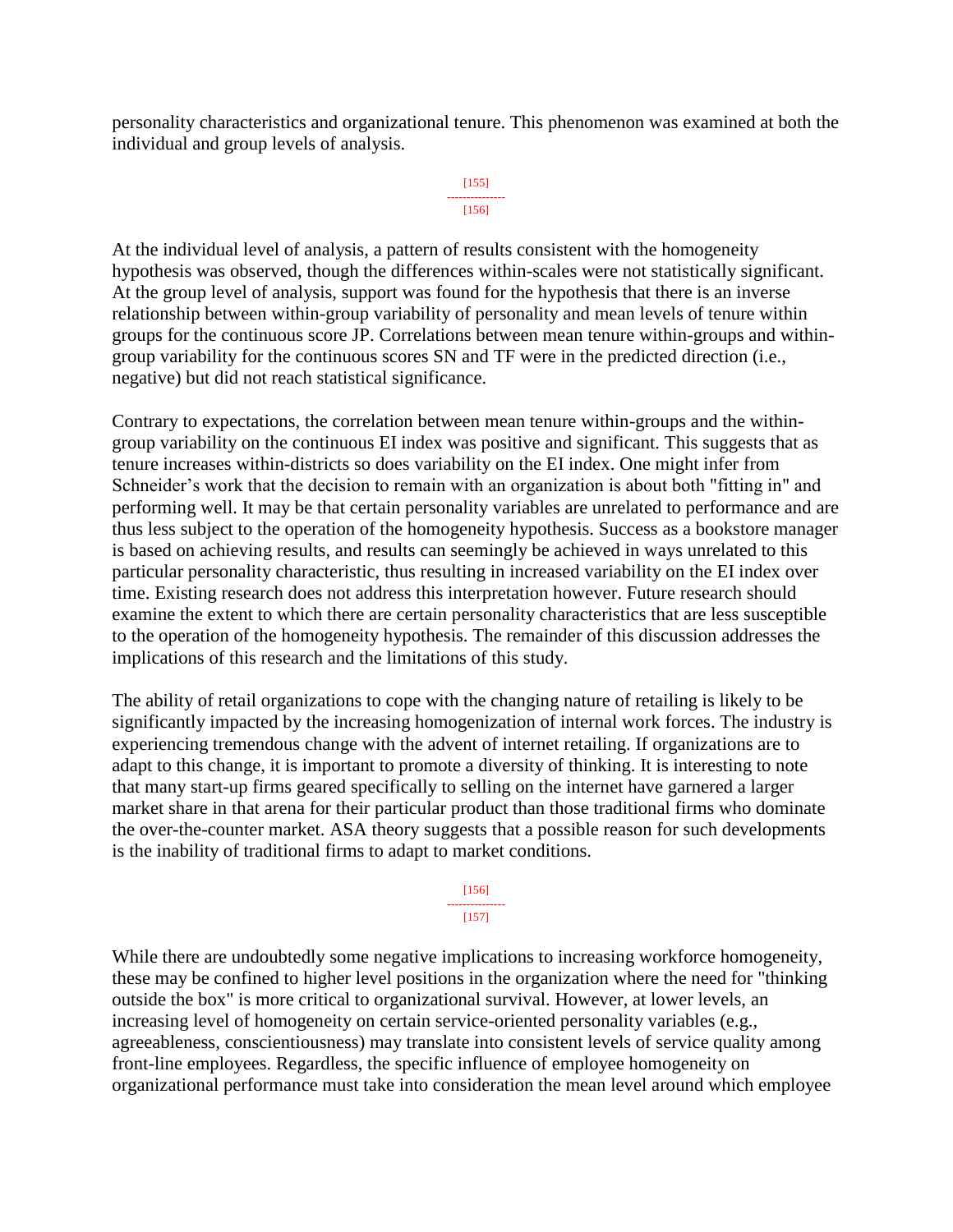homogeneity centers. Employee homogeneity centered around a low mean level of agreeableness may result in a consistently lower level of service quality than desired by management.

It is important to note in interpreting the results of this study, particularly the group level results, that retail store mangers whose stores are in the same district rarely have contact with one another. Direct contact with the organization and its culture and values happens as a result of individual and relatively infrequent encounters with district managers. One might assume that sustained contact with organizational representatives is necessary for the attraction-selectionattrition process to play itself out. The results of this research suggest that such contact, while likely contributing to this process, is not solely responsible for it. Future research should examine the extent to which frequency of contact with organizational representatives influences the degree and speed with which the process of group homogeneity unfolds.

This study has limitations that need be considered in interpreting the findings. The sample for the group level of analysis ( $N = 15$ ) is particularly small. As a consequence, the power of this research was low. In addition, the subject pool was all female. It is unclear about the extent to which the process of homogeneity proceeds differently for males and females. The sample of current employees confounds the effects of attraction, selection, and attrition on homogeneity, though Schneider et al (1995) suggests that efforts to tease apart these components may be inappropriate. Also, the study employs a cross-sectional design. A better test of the homogeneity hypothesis would involve conducting a longitudinal study in which the cohorts experienced a common set of organizational events. Finally, it is unclear what impact increasing levels of workforce homogeneity have on group or organizational performance. Despite these limitations, this study provides additional evidence to support the homogeneity hypothesis in a setting where this process might have been less likely to occur.

> [157] --------------- [158]

# **REFERENCES**

Bretz, R. D., Ash, R. A., & Dreher, G. F. (1989). "Do the people make the place: An examination of the attraction-selection-attrition hypothesis." *Personnel Psychology,* 42:561-581.

Day, D. V., & Bedeian, A. G. (1995). "Personality similarity and work-related outcomes among African-American nursing personnel: A test of the supplementary model of person-environment congruence." *Journal of Vocational Behavior,* 46:55-70.

Edwards, J. R. (1993). "Problems in the use of profile similarity indices in the study of congruence in organizational research." *Personnel Psychology,* 46:641-666.

Gardner, W. L., & Martinko, M. J. (1996). "Using Myers-Briggs Type Indicator to study managers: A literature review and research agenda." *Journal of Management,* 22:45-83.

Jackson, S. E. (Ed.) (1992). *Diversity in the workplace: Human resources initiatives.* New York: Guilford.